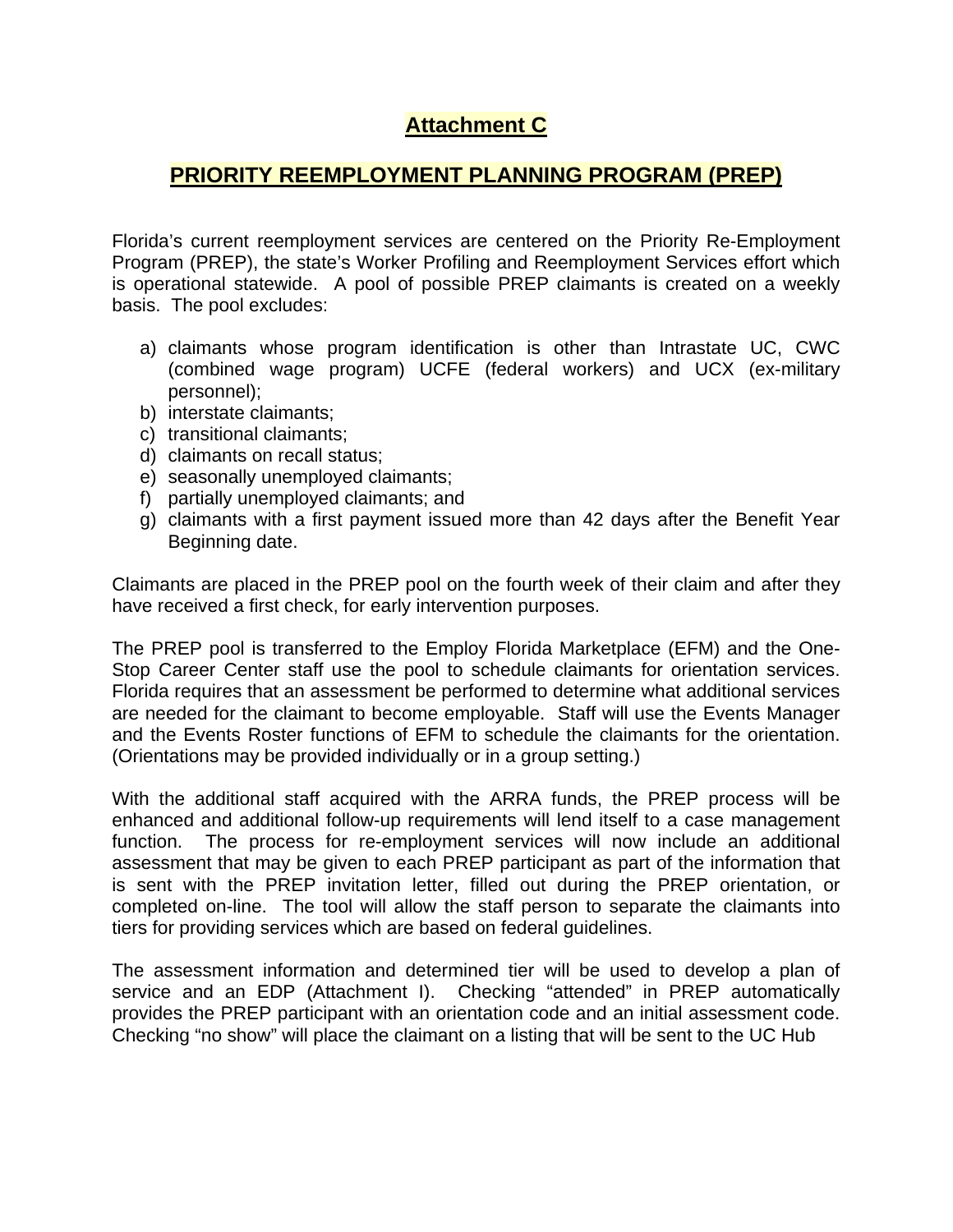## *The Employability Development Plan (Attachment I)*

An EDP is an effective and expedient tool for ensuring that claimants obtain maximum benefit from participation in reemployment services and that they achieve the overriding goal of job placement.

When integrated with a systematic approach for providing services, the EDP serves as a blueprint to guide participants through assessment, job search activities and referral to training. In addition, the EDP information and the assessment techniques for developing the EDP are useful for participants to assess themselves on a continuing basis through and beyond the RES period.

This EDP should be written during the interview process and may be done on a paper copy and then transferred to EFM or may be directly input on the EDP template on the claimant's notes screen in EFM. The paper copy should be signed by both the claimant and the staff person. If directly input into EFM, a copy should be printed and signed by both the claimant and the staff person.

The EDP should be recorded as a Develop Service Strategies (IEP/ISS/EDP) Code #205.

## $\partial$  Tier I – Job Ready Claimant

The job ready claimant's EDP should be heavy on the strengths and should lack barriers to employment. The plan in this case should refer the claimant to the resource room (or other computer resource) to update the résumé and to conduct a job search. The claimant should be advised that if there are no suitable jobs listed, the claimant should ask to see a CSR to have a job development created. This claimant may also be referred to a professional networking activity, if appropriate and available in the local area.

Staff should conduct a follow-up on the claimant's EFM record approximately five working days after the job search assignment. The résumé should be reviewed and the services screen should be studied to make sure the claimant has followed the plan as agreed upon. If the claimant has not completed the assigned tasks, a communication should be sent to UC. The "Communication to UC" is located at: <http://intra.awi.state.fl.us/onestop/RemServ.asp>.

#### $\partial$  Tier II – Claimant Needing Job Search Assistance

The use of an assessment should show what job search skills are lacking. These should then be listed on the barriers section of the EDP and the remediation on the corresponding services section. Services such as résumé writing, interviewing skills, provision of labor market information, job search workshops, job clubs, etc. should be listed on the services section of the EDP and should be scheduled at this time, if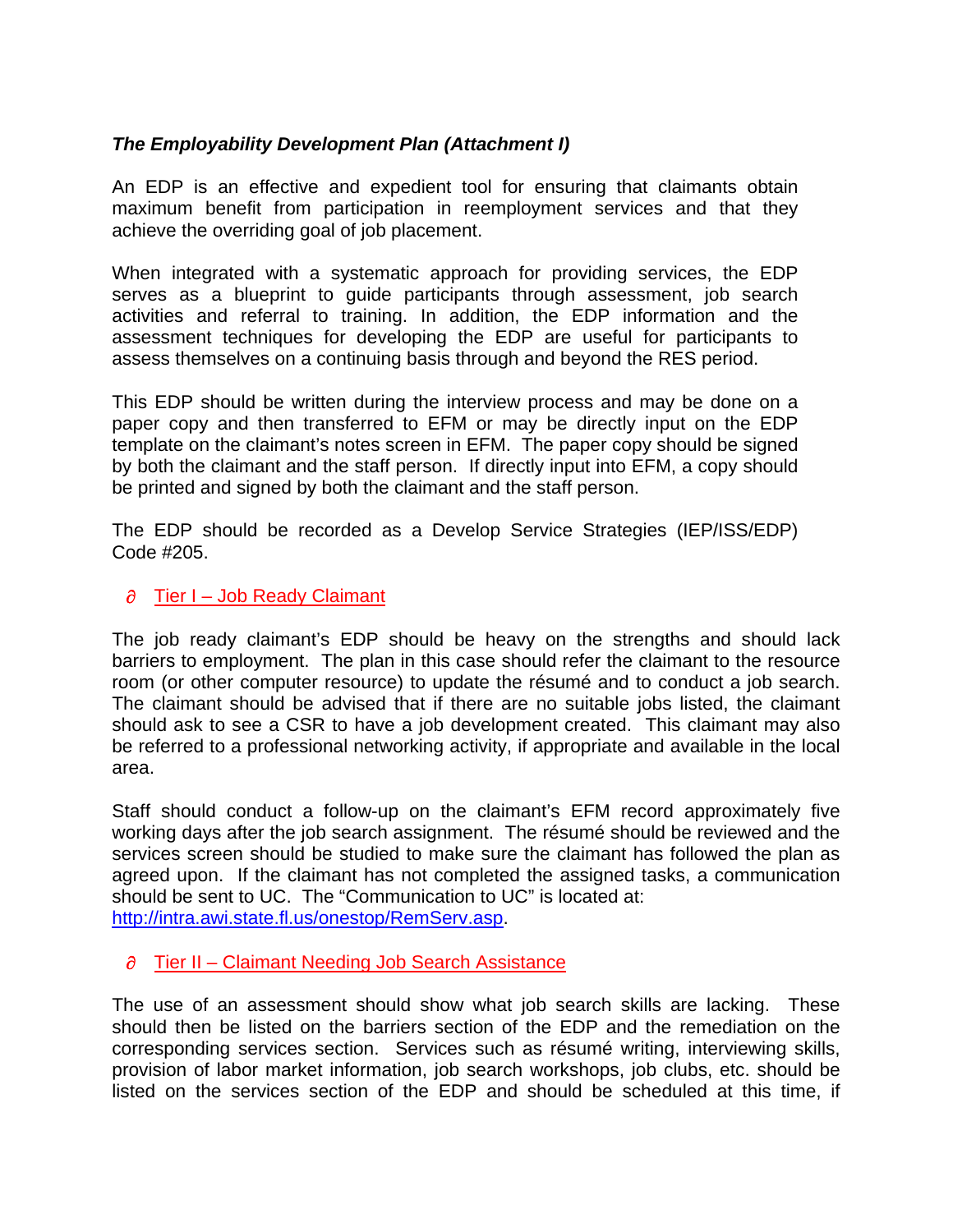possible. This claimant may also be referred to a professional networking activity, if appropriate and available in the local area. Scheduled dates for the services should be input on the claimant's EFM services screen.

Follow-up should consist of a review of the services screen to make sure the claimant has attended the assigned activities. If the claimant has failed to attend, a "[Communication to UC](http://intra.awi.state.fl.us/onestop/RemServ.asp)" should be sent.

Once the claimant has successfully completed the assigned activities, job search on EFM should also be assigned. Any additional job search activities such as the professional network should be added to the plan at this time. Follow-up on the job search component should be conducted after five days. If the claimant has not begun the job search in EFM, a ["Communication to UC"](http://intra.awi.state.fl.us/onestop/RemServ.asp) should be sent.

## $\partial$  Tier III – Claimants Needing Skills Training or Skills Transferability Analysis

Claimants who fall into this category are those who will need to have a transferable skills analysis. The results of the analysis should be compared with the jobs in demand listing in the region. If the occupations on the jobs in demand list match some of the jobs on the transferable skills analysis, staff should look at the percentage of match and the preparation time to obtain the skills needed, if any. Staff should also explore all avenues through which the claimant may obtain those skills.

The EFM has a transferable skills analysis tool as part of the individual's assessment profile. It also has an interest inventory that can be used as part of the assessment. Once the analysis and interest test are complete, a comparison of the two to find a match that is highly correlated would be a suitable occupation to pursue. Further testing may be appropriate to ascertain whether the claimant has the required aptitude for specific occupations.

In addition to the EFM assessments, the  $O^*NET$  website has an interest test and an aptitude test which are either no-cost to download and professionally print or very low cost to be purchased through the Government Printing Office. To add the manual and finger dexterity parts of the test require the use of the General Aptitude Test Battery manual and finger dexterity boards.

Staff may want to add a hidden disabilities assessment (Attachment C) to determine if the claimant may have some additional barrier to employment. The disabling condition may require special consideration and have an effect on the type(s) of skills training that would be most beneficial to the claimant.

The use of this set of assessments - a skills analysis, an interest test, an aptitude test and the hidden disability assessment combined with labor market research should give staff an excellent picture of the claimant's potential and should be part of the plan steps. Once the claimant has completed any skills training required, they should be scheduled for job search in EFM.